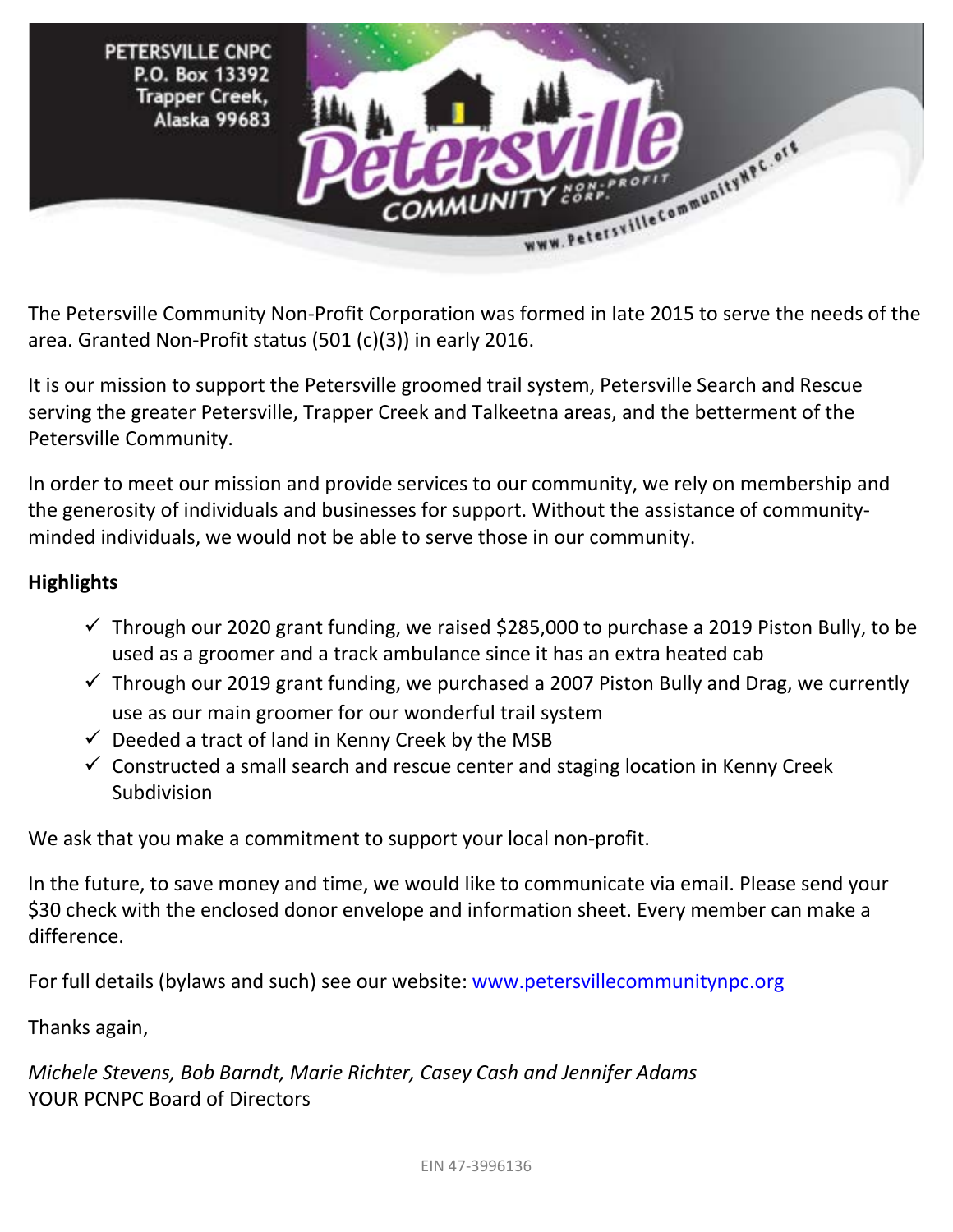PETERSVILLE CNPC P.O. Box 13392 **Trapper Creek,** Alaska 99683



## **Invitation for your Membership or Donation**

With state revenue sharing on a decline- your support ensures groomed trails and local search and rescue! Let us know what YOU are interested in and we can keep our list updated!

| □I would like to begin my membership (Property Owner), enclosed is my membership fee of \$30 for |
|--------------------------------------------------------------------------------------------------|
| the 2020-2021 season.                                                                            |

 $\Box$ I would like to renew my membership (Property Owner), enclosed is my membership fee of \$30 for the 2020-2021 season.

□I would like to become an auxiliary member, enclosed is my membership fee of \$30 for the 2020- 2021 season.

□I would like to donate to the 2020-2021 season.

|                                                                           |                                                                                   | (cell/town/cabin?)                                                            |  |
|---------------------------------------------------------------------------|-----------------------------------------------------------------------------------|-------------------------------------------------------------------------------|--|
| I would like to serve on the board<br>(email us at                        |                                                                                   | $\mathsf{\mathsf{u}}$ would like to volunteer at other<br>events or as needed |  |
| petersvillecommunitynpc@gmail.com)<br>$\Box$ I am interested in some cool |                                                                                   | $\Box$ I am interested in Poker Runs!!                                        |  |
| Petersville Community Non-Profit<br>Corporation Hoodies and beanies       |                                                                                   | $\Box$ I am interested in summer<br>fundraising events                        |  |
| $\Box$ I am interested in volunteering for<br>search and rescue efforts   | $\Box$ I am not interested in the non-profit<br>and would like to be removed from |                                                                               |  |
| Submit Membership / Donation - Mail In Payment                            |                                                                                   | future meetings and correspondence                                            |  |
| Submit Membership / Donation - VIA Facebook                               | EIN 47-3996136                                                                    |                                                                               |  |